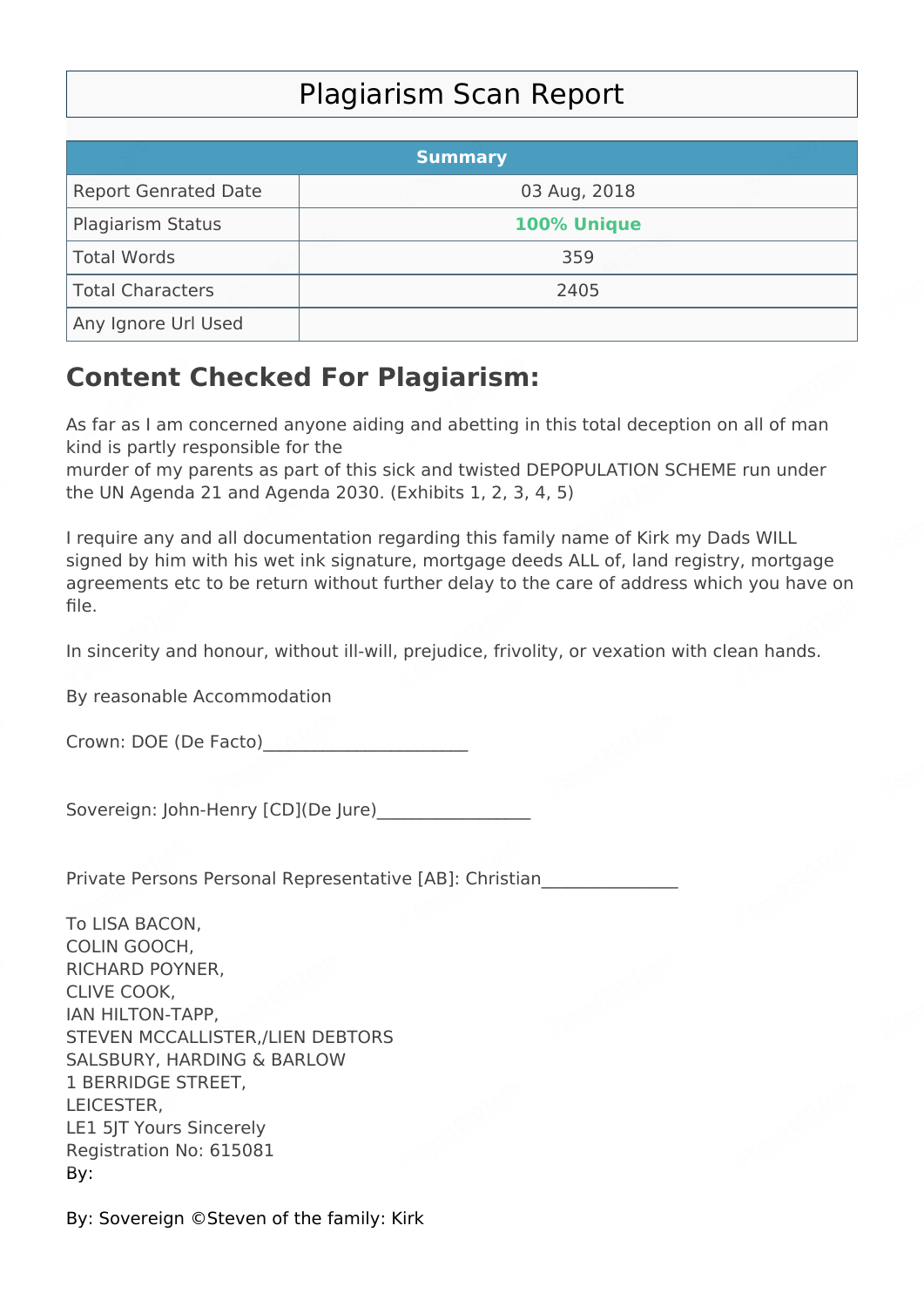Authorized Agent and Representative for STEVEN KIRK™ No assured value, No liability. Errors & Omissions Excepted. All Unalienable Rights Reserved.

WITHOUT RECOURSE – NON-ASSUMPSIT

Calls maybe recorded

Seal Thumb Print

1. ©Steven: of the family Kirk, certify on my own commercial liability that I have read the above and I have grounds and do believe the above acts were committed contrary to Law and to the best of my knowledge and recollection it is true, correct and complete/certain, that I have read all of the contents of pages 1-18 of this Affidavit of Obligation and not misleading, the truth, the whole truth, and nothing but the truth.

Signed, Sworn and sealed this \_\_\_\_\_\_\_\_\_\_\_\_\_\_\_\_\_\_\_\_ day of \_\_\_\_\_\_\_\_\_\_\_\_\_\_\_\_\_\_, 20\_\_\_\_.

All rights reserved.

By: \_\_\_\_\_\_\_\_\_\_\_\_\_\_\_\_\_\_\_\_\_\_\_\_\_\_\_\_\_\_ (claimant) ©Steven: of the family Kirk, in rerum natura

Acknowledgment

For verification purposes only

SUBSCRIBED AND SWORN TO before me by ©Steven: of the family Kirk, known to me or proven to me to be the real man signing this Affidavit this

 $day of$   $\qquad \qquad$  , 20  $\qquad \qquad$ 

WITNESS my hand and official seal.

\_\_\_\_\_\_\_\_\_\_\_\_\_\_\_\_\_\_\_\_\_\_\_\_\_\_\_\_\_\_\_\_\_\_\_ \_\_\_\_\_\_\_\_\_\_\_\_\_\_\_\_\_\_\_\_\_\_\_\_\_\_\_\_\_\_\_\_ (Seal/Signature)

NOTARY PUBLIC [Print Name]